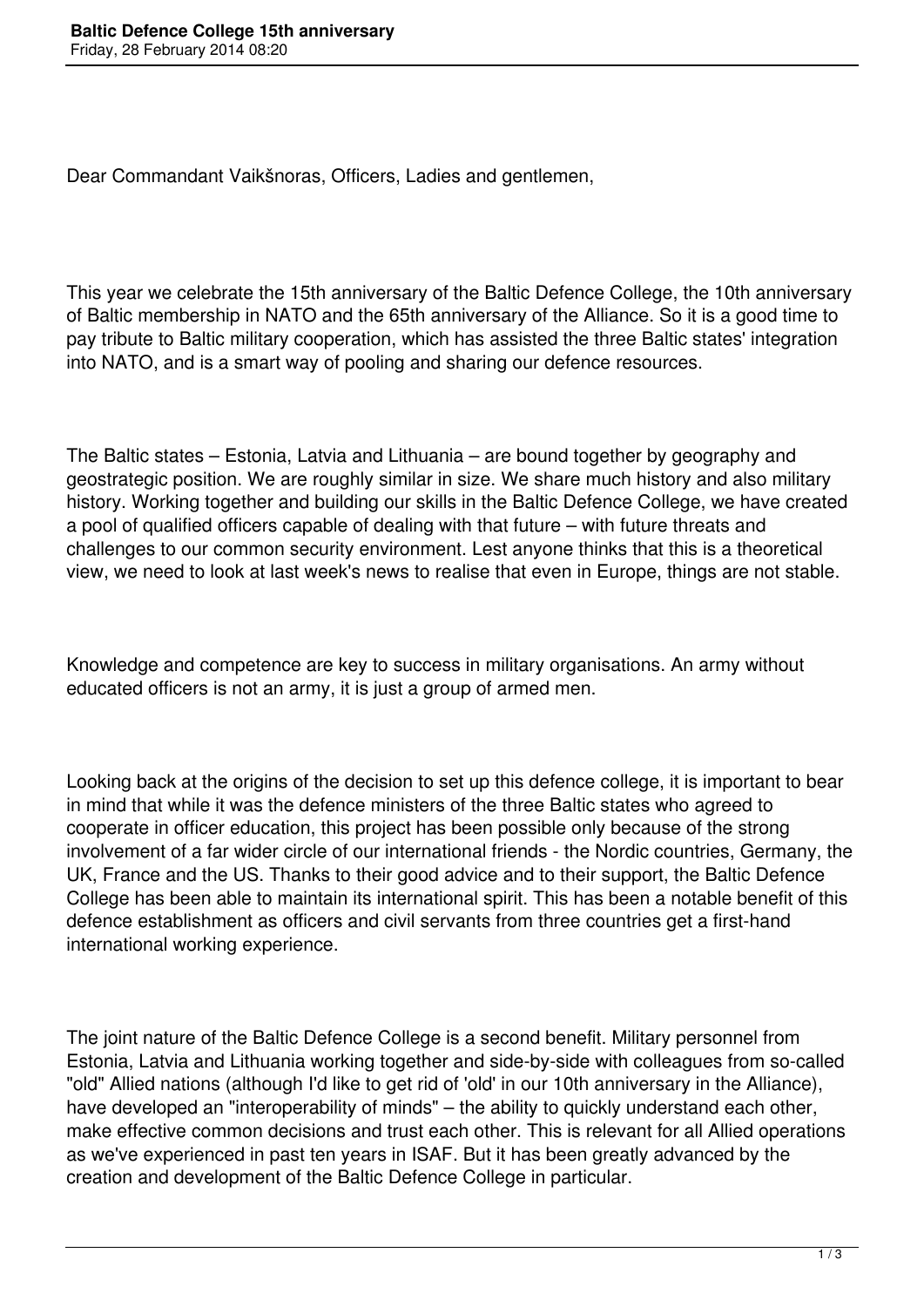Now that the Baltic Defence College has established its role and value with its 15 years of existence, we can look at how to further to improve its future perspectives.

What can be done even better:

• First - Raise academic expertise and further increase your visibility in this area. You have to learn to better market yourself. To speak up more on regional security issues, especially in academic fore, in conferences where the position of Estonian, Latvian and Lithuanian military need be heard the same way that we hear from other militaries. The world needs to hear your views.

• Second - Increase the role of cyber and IT in the military education curriculum. Just recently, the US in its review of threats determined that cyber was the threat number one. The Baltic Defence College upcoming Cyber Conference in April discussing the teaching of cyber to military officers and cyber studies in military officer curriculum is a welcome development in this direction.

The Baltic Defence College is unique in its structure. It is the first combined institution for military education in the Baltic states. And it has become the only modern English language based multinational military educational institution in the region. In fact, I wish it were not so unique. We need more of this kind of institutions.

I would hope that other countries followed the example of joint regional military education, so that Europe, which spends too little on defence anyway, could boast getting greater value for its money by taking fresh approaches and by advancing the regional cooperation all of us in Europe need so much. The skilful fusion of the military and civil component should be the main strength of any common European security policy.

As I said in my Independence Day speech earlier this week –there is always a power struggle going on in the world. A struggle for values, as well as for the definition of human rights and of democracy. As the events in Ukraine demonstrate, the battle is also being waged in Europe. This sends a clear signal to Estonia and to the Baltic region: we must do more in the field of